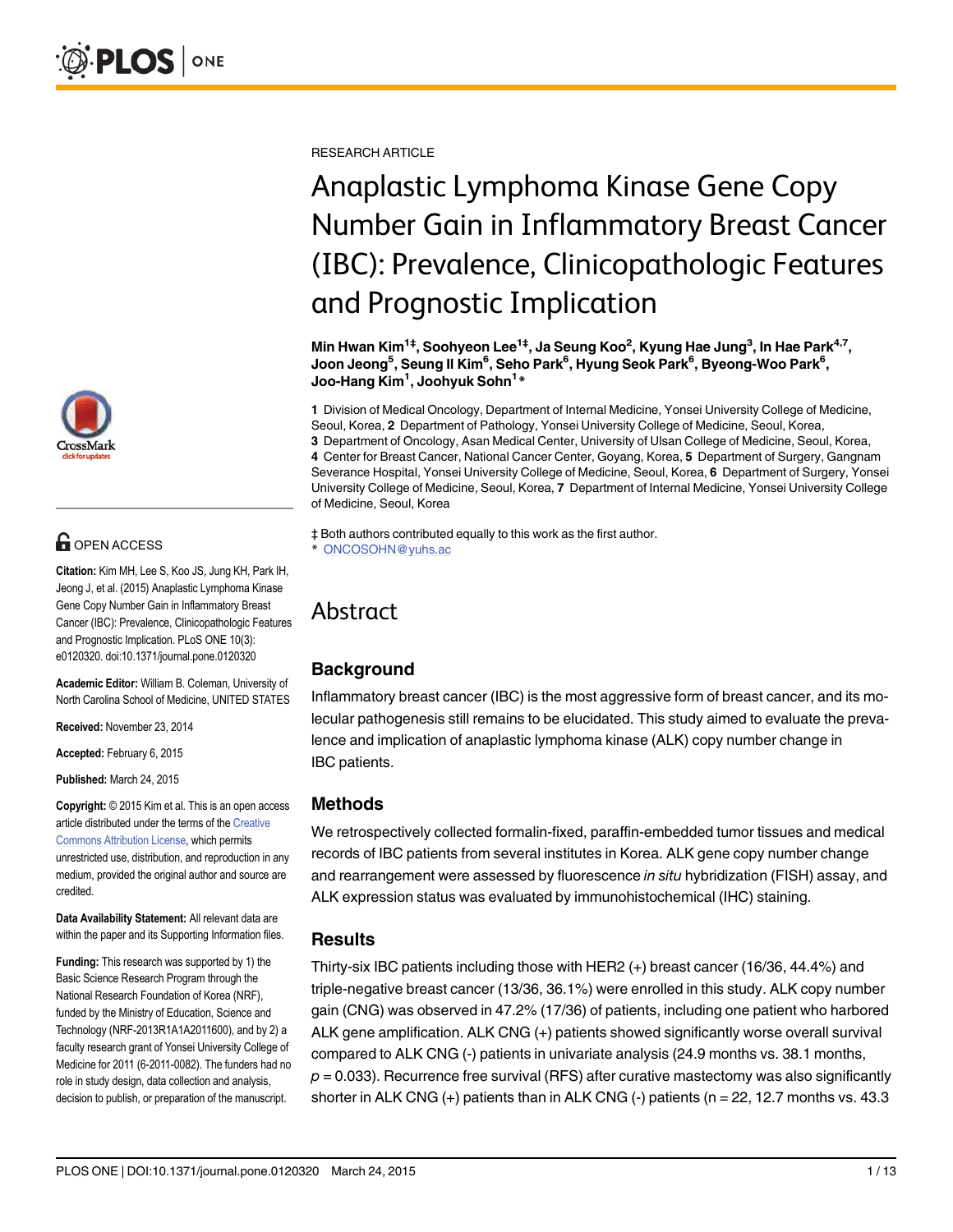<span id="page-1-0"></span>

Competing Interests: The authors have declared that no competing interests exist.

months,  $p = 0.016$ ). Multivariate Cox regression analysis with adjustment for HER2 and ER statuses showed significantly poorer RFS for ALK CNG (+) patients (HR 5.63, 95% CI 1.11–28.44,  $p = 0.037$ ).

#### Conclusion

This study shows a significant presence of ALK CNG in IBC patients, and ALK CNG was associated with significantly poorer RFS.

#### Introduction

Inflammatory breast cancer (IBC) is the most aggressive form of breast cancer, characterized by erythematous and edematous changes of the involved breast with numerous dermal tumor emboli and lymphatic dilatation upon microscopic examination. IBC comprises 1%–6% of all breast cancers, and the distinct clinicopathological features and dismal prognosis distinguish IBC from locally advanced non-IBC. The 5-year survival rate of IBC patients is about 40% despite recent advances in multimodal treatment including chemotherapy, surgery, and radiotherapy  $[1,2]$  $[1,2]$ , and the median recurrence free survival (RFS) and the median overall survival (OS) of IBC are 2.3 years and 4.2 years, respectively, according to a previous report  $\lbrack 3 \rbrack$ . Considering that IBC is almost always found to be an advanced disease, effective systemic therapy is imperative. However, a specific targeted therapy that could improve treatment outcome of IBC patients is yet to be developed. The majority of IBCs are hormone receptor-negative, and the proportion of HER2-positive and triple-negative breast cancer (TNBC) cases is higher in IBC than in non-IBC. Although several genes such as RHO-C GTPase, p53, and WISP3 have been shown to be altered in IBC tumors  $[4-7]$  $[4-7]$  $[4-7]$  $[4-7]$  $[4-7]$ , the molecular pathogenesis and target identification of IBC still needs to be elucidated [\[8](#page-11-0)].

Anaplastic lymphoma kinase (ALK) is a receptor tyrosine kinase that has been regarded as a valuable molecular target following the success of a cMet and ALK inhibitor, crizotinib, in non-small cell lung cancer (NSCLC) tumors with ALK gene rearrangement [[9,10](#page-11-0)]. ALK rearrangement and mutation are involved in the pathogenesis of human malignancies such as anaplastic lymphoma, neuroblastoma, and myofibroblastic tumor. In addition to ALK gene rearrangement, ALK gene copy number gain (CNG) and amplification have also been reported in NSCLC [\[11](#page-11-0)], colorectal carcinoma [\[12\]](#page-11-0), renal cell carcinoma (RCC) [\[13](#page-11-0)], rhabdomyosarcoma  $[14]$ , and neuroblastoma tumor  $[15]$ , but their biological significance and relation to ALK inhibitor susceptibility remain uncertain.

Recent studies have reported that there are considerable CNGs and amplifications in IBC cell lines and IBC patient tumors  $[16–18]$  $[16–18]$  $[16–18]$  $[16–18]$ . Furthermore, a preclinical study showed that ALKamplified tumor cells isolated from IBC patients were highly sensitive to the anti-proliferative effect of crizotinib, but resistant to paclitaxel [\[16\]](#page-11-0). Based on these reports, ALK CNG and amplification are potentially druggable genetic alterations in IBCs, and validation of their clinical implications and prognostic relevance is warranted. This study aimed to evaluate the prevalence and implication of ALK copy number changes in IBC patients. We used formalin-fixed paraffin-embedded (FFPE) tumors to investigate protein expression levels of ALK using immunohistochemistry (IHC), to evaluate the frequency of ALK gene amplifications and copy number changes with fluorescence in situ hybridization (FISH), and to elucidate the prevalence, clinicopathological characteristics, and prognostic relevance of ALK gene alterations in IBC.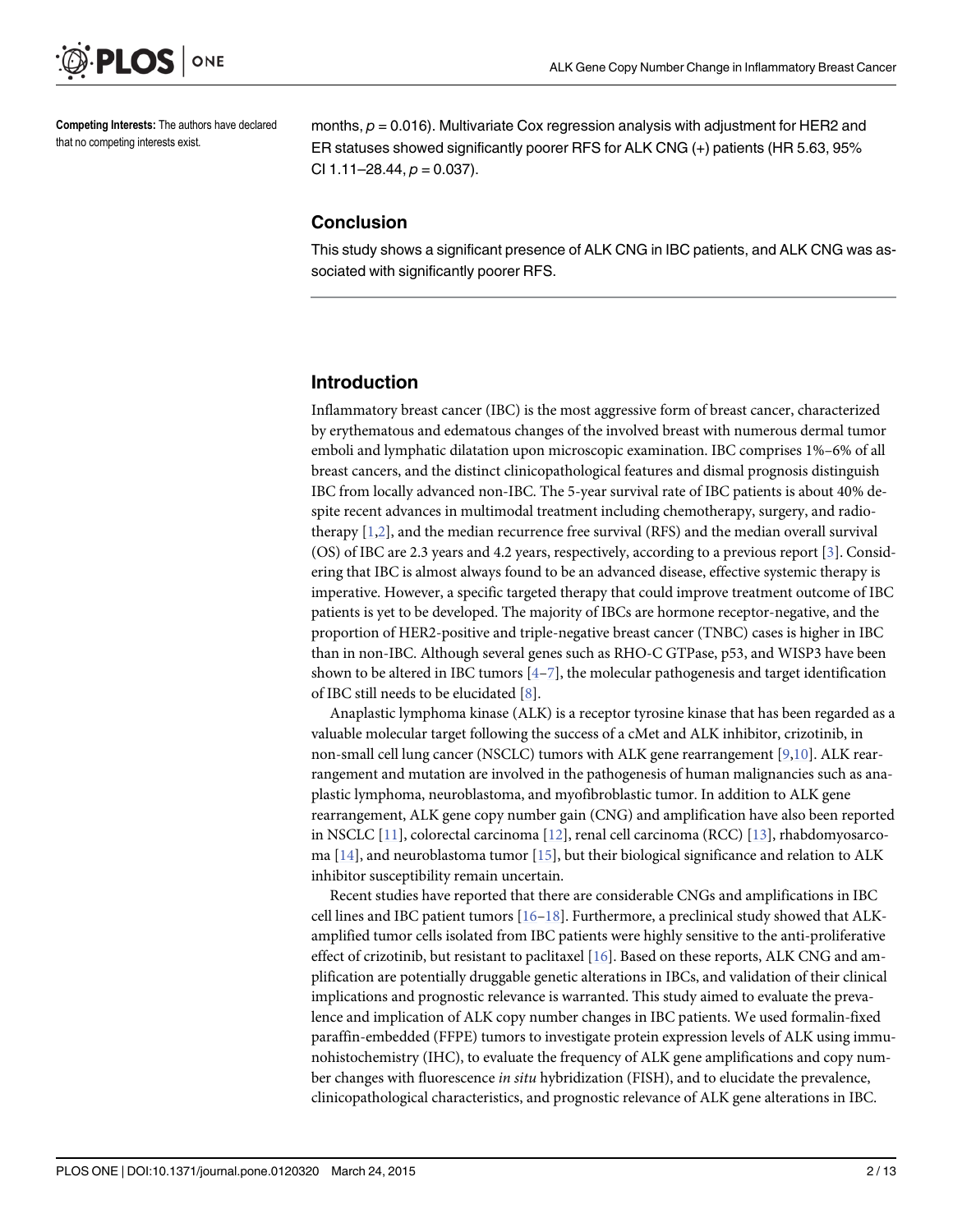#### <span id="page-2-0"></span>Materials and Methods

#### Ethics statement

This study was approved by the Institutional Review Board (IRB) of each involved institution: Severance Hospital, Asan Medical Center, National Cancer Center, and Gangnam Severance Hospital. Written informed consents were obtained from all patients for genetic analysis of tumor tissues.

#### **Patients**

Tumor tissues and medical records of IBC patients were retrospectively collected from several institutes in Korea (Severance Hospital, Asan Medical Center, National Cancer Center, and Gangnam Severance Hospital). Patients were diagnosed with invasive ductal or lobular carcinoma of the breast between August 1996 and December 2011, and fulfilled the diagnostic criteria of IBC: diffuse erythema and dermal edema (peau d'orange) of a third or more of the skin of the breast, based on the definition of IBC by the American Joint Committee on Cancer (AJCC). Medical records were reviewed in regards to clinical parameters including patient age at initial diagnosis, pathologic tumor stage based on the seventh edition of the AJCC, date of diagnosis, date of recurrence, date of death, treatment modalities that each patient received (surgery type, chemotherapy regimen, radiation therapy, and hormone therapy), and pathologic reports including estrogen receptor (ER), progesterone receptor (PR), and HER2 status. All patients were followed up at each institute until the date of death or the last day of follow up, and the median follow up was 26.2 months (95% confidence interval [CI], 11.8–40.6 months).

## ALK Fluorescence in situ hybridization (FISH)

We performed FISH analysis in Samkwang Medical Laboratory, which has certification from CAP (College of American Pathologists). To assess the genetic status of ALK, we used an ALK LSI break-apart (2p23) probe (Abbott Molecular Inc., Des Plaines, IL) to detect rearrangements involving the ALK gene and to determine copy numbers. Briefly, representative 4 μm sections of blocks were mounted on slides, air-dried, and baked for 2 hours at 60°C in ThermoBrite. The slides were deparaffinized, dehydrated, immersed in 0.2N HCl, and incubated in 1M NaSCN for 35 minutes at 80°C. Sections were then immersed in protease solution, and the tissues were fixed in 10% neutral-buffered formalin. The slides were incubated in a humidified atmosphere (Hybrite, Vysis) at 73°C for 3 minutes and at 37°C for 19 hours followed by immersion in 0.4 x SSC/0.3% NP-40 at room temperature and at 73°C for 2 minutes. The probe was applied, and the sections were appropriately covered and sealed. After washing and drying, nuclei were counterstained with 4,6-diamidino-2-phenylindole (DAPI). FISH signals were assessed under a Nikon ECLIPSE 80i (Nikon, Japan) equipped with a triple-pass filter (DAPI/Green/Orange; Nikon, Japan). Non-rearranged ALK presented as an overlapping orange/red and green (yellowish) signals. The probes were considered typically rearranged when separated by green and orange/red signals (by at least three times the signal diameter) and were atypically rearranged when a single orange or green signal was observed. We considered the ALK rearrangement to be present if 15% of nuclei had rearranged FISH signal patterns. For ALK copy number status determination, we reviewed previous studies in various tumors [\[11,13,14,19](#page-11-0)], and predefined the criteria for ALK gene copy number status prior to the FISH experiment. We arbitrarily classified ALK gene copy number status according to the frequency of tumor cells with specific numbers of copies: trisomy, as 3 fusion signals in  $\geq$  30% of cells and  $\geq$ 4 fusion signals in <10% of cells; polysomy, as  $\geq$ 4 fusion signals in  $\geq$ 10% of analyzed cells; and amplification, as  $\geq 6$  fusion signals in  $\geq 10\%$  of analyzed cells. An ALK gene copy number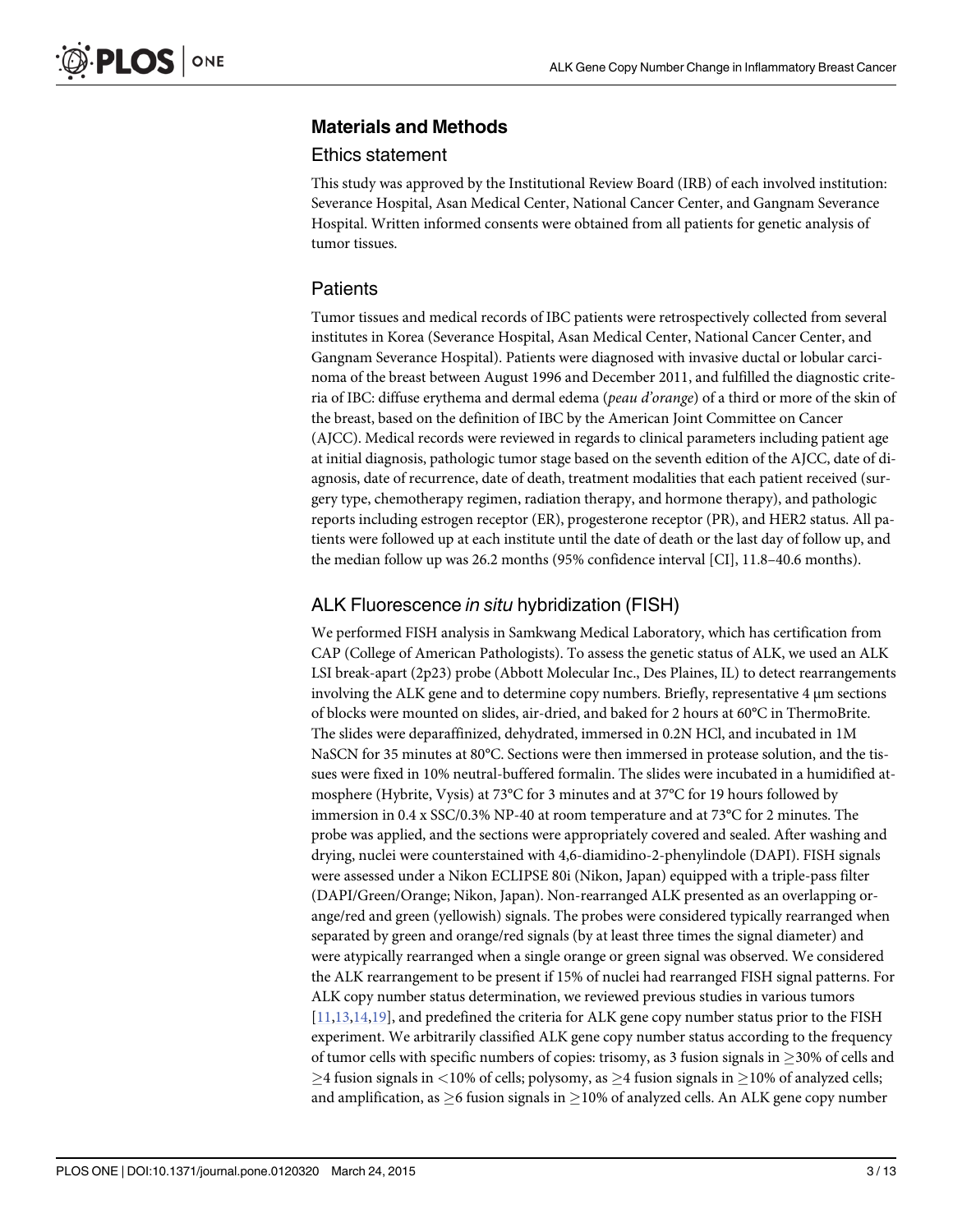<span id="page-3-0"></span>



doi:10.1371/journal.pone.0120320.g001

PLOS ONE

below the above criteria thresholds was defined as disomy (Fig. 1). We classified disomy as ALK CNG (-), and trisomy, polysomy, and amplification as ALK CNG (+). The FISH results were interpreted by three independent evaluators (Wooyoung Jung, Yoonjung Kwon, and Yoonmi Seok) who were blinded for clinical data, and any discordance among evaluators was discussed until a consensus was reached.

#### Immunohistochemical (IHC) assay

We retrieved FFPE tissue specimens of 27 patients for ALK IHC. All archival hematoxylin and eosin (H&E)-stained slides for each patient were reviewed by one pathologist. ALK IHC was performed on 4-μm-thick FFPE tissue specimens using mouse monoclonal antibody for ALK (Invitrogen, 1:200, polyclonal, [Fig. 2\)](#page-4-0). ALK staining was scored according to the proportion of stained cells to total analyzed cells. The immunohistochemistry of ER, PR, and HER2 and FISH for HER2 were also conducted by each of the four institutes according to the recommended guidelines of the American Society of Clinical Oncology and College of American Pathologists  $[20,21]$  $[20,21]$  $[20,21]$ .

#### Statistical analysis

Data were processed using SPSS for Windows, version 20.0 (SPSS Inc., Chicago, IL, USA). Clinicopathologic characteristics and expression status of ER, PR, and HER2 were compared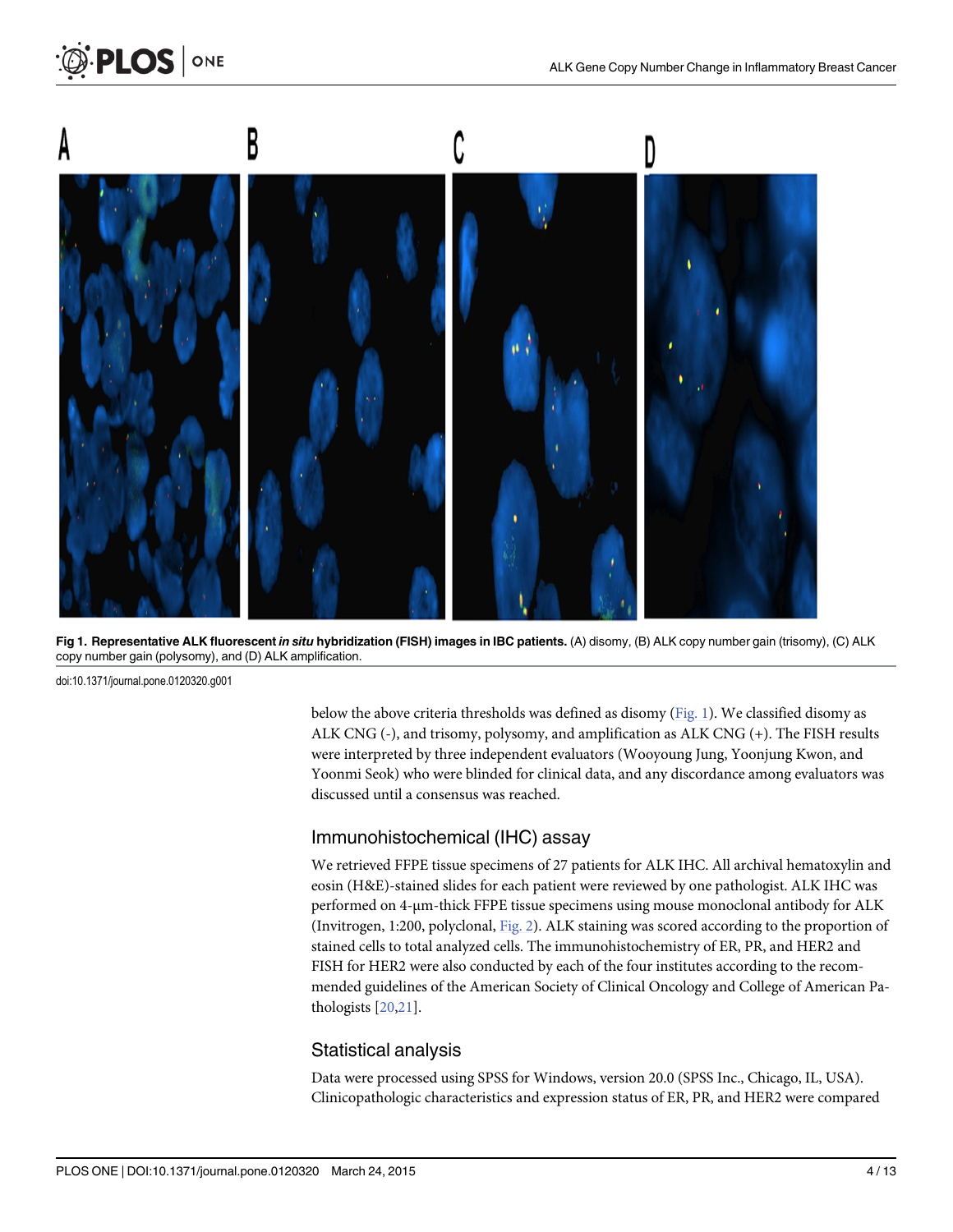

[Fig 2. R](#page-3-0)epresentative immunohistochemical staining of ALK. (A) negative staining, (B)  $\leq$ 10% staining, (C) 50% staining, and (D) 80% staining of tumor cells.

doi:10.1371/journal.pone.0120320.g002

<span id="page-4-0"></span>**PLOS** ONE

according to ALK status using either a chi-square test or Fisher's exact test. Comparisons of the ALK IHC scores with mean ALK copy numbers were performed using Spearman's rank correlation test. RFS and OS were calculated from the time of initial treatment to the time of event of interest, recurrence after surgery, death, or final clinical follow up. Patient survival was estimated by the Kaplan-Meier method and compared with a log-rank test. Multivariate analysis was performed using a Cox-proportional hazard model to estimate survival with adjustment for factors including AJCC stage, HER2 status, and ER status. Statistical significance was assumed when the p value was less than 0.05; all tests were two-sided.

#### **Results**

#### Patient characteristics

Thirty-six IBC patients from four institutes showing HER2-positive disease (44.4%) and TNBC (36.1%) in frequent order were studied. The median age of patients was 51 (range, 29.7–65.2 years), and the median OS was 37.2 months (95% CI, 17.4–57.0 months). Most of the patients had a high clinical node stage (77.8% of patients were higher than N1). Distant metastasis was present at the time of diagnosis in 33.3% of patients (12/36), although no patients had initial brain metastasis. Most stage III patients ( $n = 22, 91.7\%$ ) underwent modified radical mastectomy, and 6 out of 12 stage IV patients also underwent palliative mastectomy after systemic chemotherapy. Among 28 patients who underwent mastectomy, 23 received neoadjuvant chemotherapy before surgery, and 5 patients received adjuvant chemotherapy after surgery. In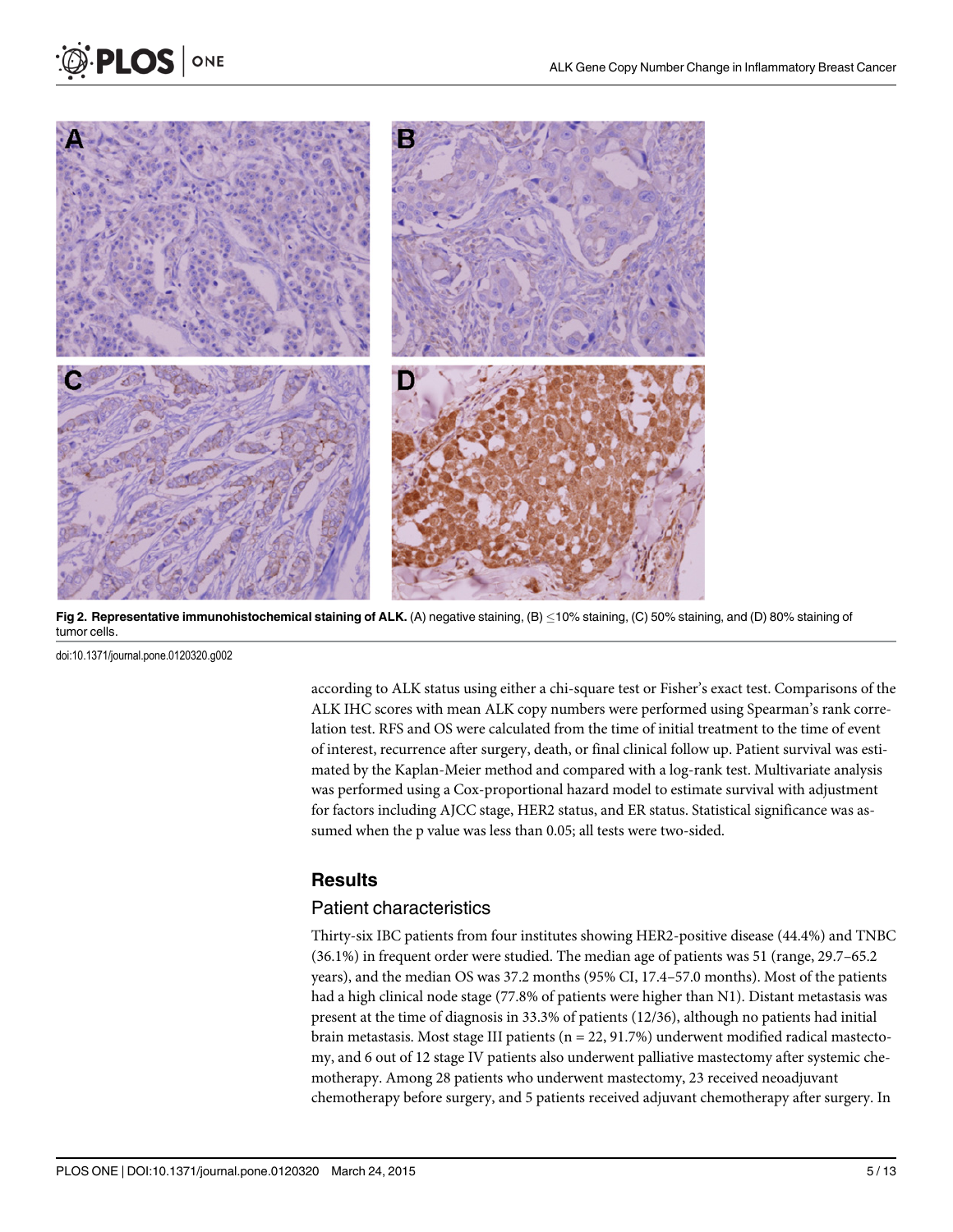<span id="page-5-0"></span>total, 35 out of 36 (97.2%) patients received chemotherapy, including 7 patients who received palliative chemotherapies without surgery ([Table 1\)](#page-6-0). A summary of chemotherapy agents that patients received can be found in [S1 Table](#page-10-0).

#### ALK CNG and its correlation with clinicopathological characteristics

ALK CNG (trisomy, polysomy, and amplification) was observed in 17 out of 36 (47.2%) IBC patients; among them, one patient harbored ALK gene amplification. None of the patients had ALK rearrangement in this study. The clinical characteristics of the patients were similar for both the ALK CNG (-) group and the ALK CNG (+) group [\(Table 1\)](#page-6-0), and received chemotherapy agents were not different between the two groups  $(S2$  Table). There was no significant difference in ER/PR/HER2 status according to ALK CNG, although the proportion of TNBC was higher in ALK CNG (+) patients, without statistical significance (41.2% vs. 26.3%,  $p = 0.345$ ). The other tumor subtypes were not relevant to ALK CNG status in this study. All of the new brain metastasis during the follow up period occurred in ALK CNG (+) patients (4/17, 23.5%), and none occurred in ALK CNG (-) patients.

#### Immunohistochemical (IHC) of ALK

We performed IHC staining of ALK to correlate gene copy number status and ALK protein expression in 27 patients ([Table 2\)](#page-7-0). ALK expression was found in 6 out of 13 ALK CNG (+) IBC tumors, and 9 out of 14 ALK CNG (-) patient tumors. There was no significant correlation between mean ALK gene copy number and ALK IHC score ( $p = 0.767$ ).

#### ALK CNG status and patient survival

In univariate analysis, median OS was significantly worse in ALK CNG (+) than in ALK CNG (-) (24.9 months vs. 38.1 months,  $p = 0.033$ , [Fig. 3](#page-8-0)). For stage III patients who underwent modified radical mastectomy ( $n = 22$ ), RFS was also significantly shorter in ALK CNG (+) patients than in ALK CNG (-) patients. (12.7 months  $vs.$  43.3 months,  $p = 0.016$ ). We also performed subgroup OS analysis for both stage III ( $n = 24$ ) and stage IV ( $n = 12$ ) subgroups. There was a tendency of shorter OS in ALK CNG (+) patients compared to ALK CNG (-) patients in the stage III subgroup (26.3 months vs. 60.6 months,  $p = 0.058$ ,  $\overline{S1}$  Fig.), however, it was not statistically significant. There was no OS difference between ALK CNG (+) and ALK CNG (-) patients in the stage IV subgroup ( $p = 0.574$ ). Comparison of progression-free survival was not performed for metastatic IBC due to the small sample size  $(n = 12)$ . Multivariate analysis of OS and RFS using the Cox-proportional hazard model was performed with adjustment for several factors (AJCC stage, ER status, and HER2 status for OS; ER status and HER2 status for RFS). Multivariate analysis showed significantly worse RFS for ALK CNG (+) patients than for ANK CNG (-) patients (HR 5.63, 95% CI 1.11–28.44,  $p = 0.037$ ). There was also a tendency of worse OS in ALK CNG (+) patients in multivariate analysis (HR 2.63, 95% CI 0.86–8.11,  $p = 0.076$ , [Table 3](#page-8-0)).

#### **Discussion**

Therapeutic targeting of ALK rearrangement has led to a remarkable improvement of survival in ALK-rearranged NSCLC patients  $[10,22]$  $[10,22]$ , and many studies are underway to reveal the oncogenic role of ALK in other tumor species. Beyond ALK gene rearrangement, ALK gene aberrations such as mutations, copy number changes, and amplifications have also been reported in various malignancies, and their clinical implication and susceptibility to ALK inhibitors are attracting interest amongst researchers. ALK gene fusion occurs in limited subsets of cancer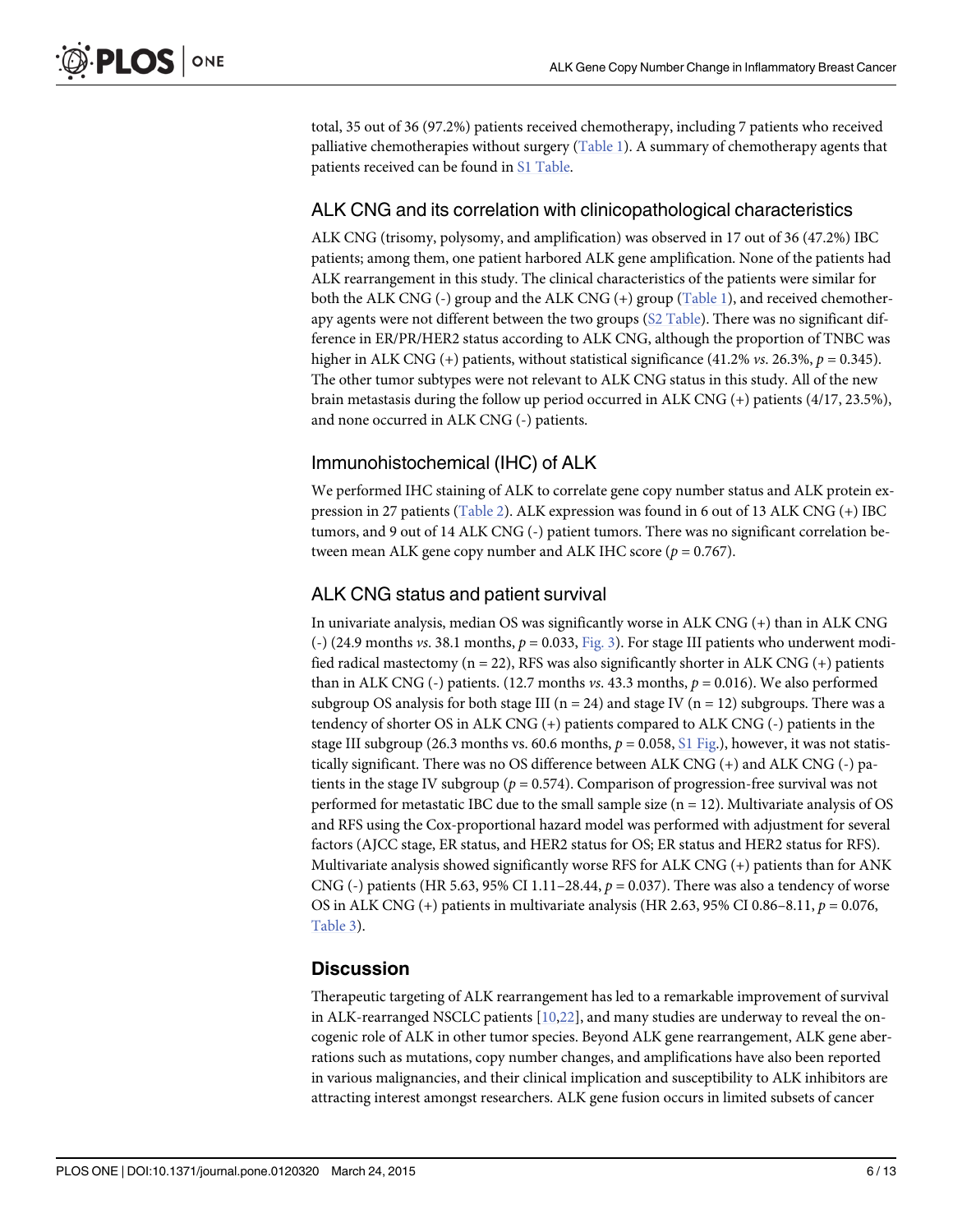<span id="page-6-0"></span>

| Characteristic                  | Total ( $N = 36$ ) | ALK CNG $(-)$ (N = 19) | ALK CNG $(+)$ (N = 17) | p-value <sup>a</sup> |
|---------------------------------|--------------------|------------------------|------------------------|----------------------|
| Age, years                      |                    |                        |                        |                      |
| Median (range)                  | 51 (29.7~65.2 yrs) | 48 (32~64yrs)          | 51 (28.0~72.0 yrs)     | 0.744                |
| <b>Clinical tumor stage</b>     |                    |                        |                        |                      |
| T4d                             | 36 (100%)          | 19 (100%)              | 17 (100%)              |                      |
| <b>Clinical node stage</b>      |                    |                        |                        |                      |
| N <sub>0</sub>                  | 1(2.8%)            | 1(5.3%)                | $0(0\%)$               | 0.498                |
| N1                              | 7 (19.4%)          | 4(21.1%)               | 3(17.6%)               |                      |
| N2                              | 8 (22.2%)          | 4(21.1%)               | 4(23.5%)               |                      |
| N3                              | 20 (55.6%)         | 10 (52.6%)             | 10 (58.8%)             |                      |
| <b>AJCC stage</b>               |                    |                        |                        |                      |
| stage III                       | 24 (66.7%)         | 13 (68.4%)             | 11 (64.7%)             | 0.813                |
| stage IV                        | 12 (33.3%)         | 6(31.6%)               | 6(35.3%)               |                      |
| <b>Operation</b>                |                    |                        |                        |                      |
| No                              | 8(22.2%)           | 5(26.3%)               | 3(17.6%)               | 0.695                |
| Yes                             | 28 (77.8%)         | 14 (73.7%)             | 14 (82.4%)             |                      |
| <b>Primary chemotherapy</b>     |                    |                        |                        |                      |
| Neoadjuvant                     | 23 (63.9%)         | 11 (57.9%)             | 12 (70.6%)             | $\mathbf{1}$         |
| <b>Adjuvant</b>                 | 5(13.9%)           | 3(15.8%)               | 2(11.8%)               |                      |
| <b>Palliative</b>               | 7 (19.4%)          | 4 (21.1%)              | 3(17.6%)               |                      |
| None                            | 1(2.8%)            | 1(5.3%)                | $0(0.0\%)$             |                      |
| Use of hormone therapy          |                    |                        |                        |                      |
| No                              | 26 (72.2%)         | 13 (68.4%)             | 13 (76.5%)             | 0.717                |
| Yes                             | 10 (27.8%)         | 6(31.6%)               | 4 (23.5%)              |                      |
| <b>Use of Radiation therapy</b> |                    |                        |                        |                      |
| No                              | 17 (47.2%)         | 11 (57.9%)             | 6(35.3%)               | 0.175                |
| Yes                             | 19 (52.8%)         | 8 (42.1%)              | 11 (64.7%)             |                      |
| $ER^b$                          |                    |                        |                        |                      |
| <b>Negative</b>                 | 25 (69.4%)         | 12 (63.2%)             | 13 (76.5%)             | 0.387                |
| <b>Positive</b>                 | 11 (30.6%)         | 7(36.8%)               | 4 (23.5%)              |                      |
| <b>PR</b> b                     |                    |                        |                        |                      |
| <b>Negative</b>                 | 28 (77.8%)         | 14 (73.7%)             | 14 (82.4%)             | 0.532                |
| Positive                        | 8 (22.2%)          | 5(26.3%)               | 3(17.6%)               |                      |
| HER <sub>2</sub>                |                    |                        |                        |                      |
| Negative                        | 20 (55.6%)         | 10 (52.6%)             | 10 (58.8%)             | 0.709                |
| Positive                        | 16 (44.4%)         | 9(47.4%)               | 7 (41.2%)              |                      |
| <b>Subtype</b>                  |                    |                        |                        |                      |
| $ER(+)/HER2(-)$                 | 7 (19.4%)          | 5 (26.3%)              | 2(11.8%)               | 0.468                |
| $ER(+)/HER2(+)$                 | 6(16.7%)           | 4(21.1%)               | 2(11.8%)               |                      |
| ER(-)/HER2(+)                   | 10 (27.8%)         | 5(26.3%)               | 5 (29.4%)              |                      |
| <b>TNBC</b>                     | 13 (36.1%)         | 5(26.3%)               | $8(47.1\%)$            |                      |

#### [Table 1.](#page-5-0) ALK Copy Number Gain and Baseline Clinicopathological Characteristics.

ALK, anaplastic lymphoma kinase; CNG, copy number gain; AJCC, American Joint Committee on Cancer; ER, estrogen receptor; PR, progesterone receptor; HER2, human epidermal growth factor receptor 2; TNBC, triple-negative breast cancer.

 $a$  p value was calculated either by chi-square test or Fisher's exact test.

<sup>b</sup>All PR positive patients were also ER positive.

doi:10.1371/journal.pone.0120320.t001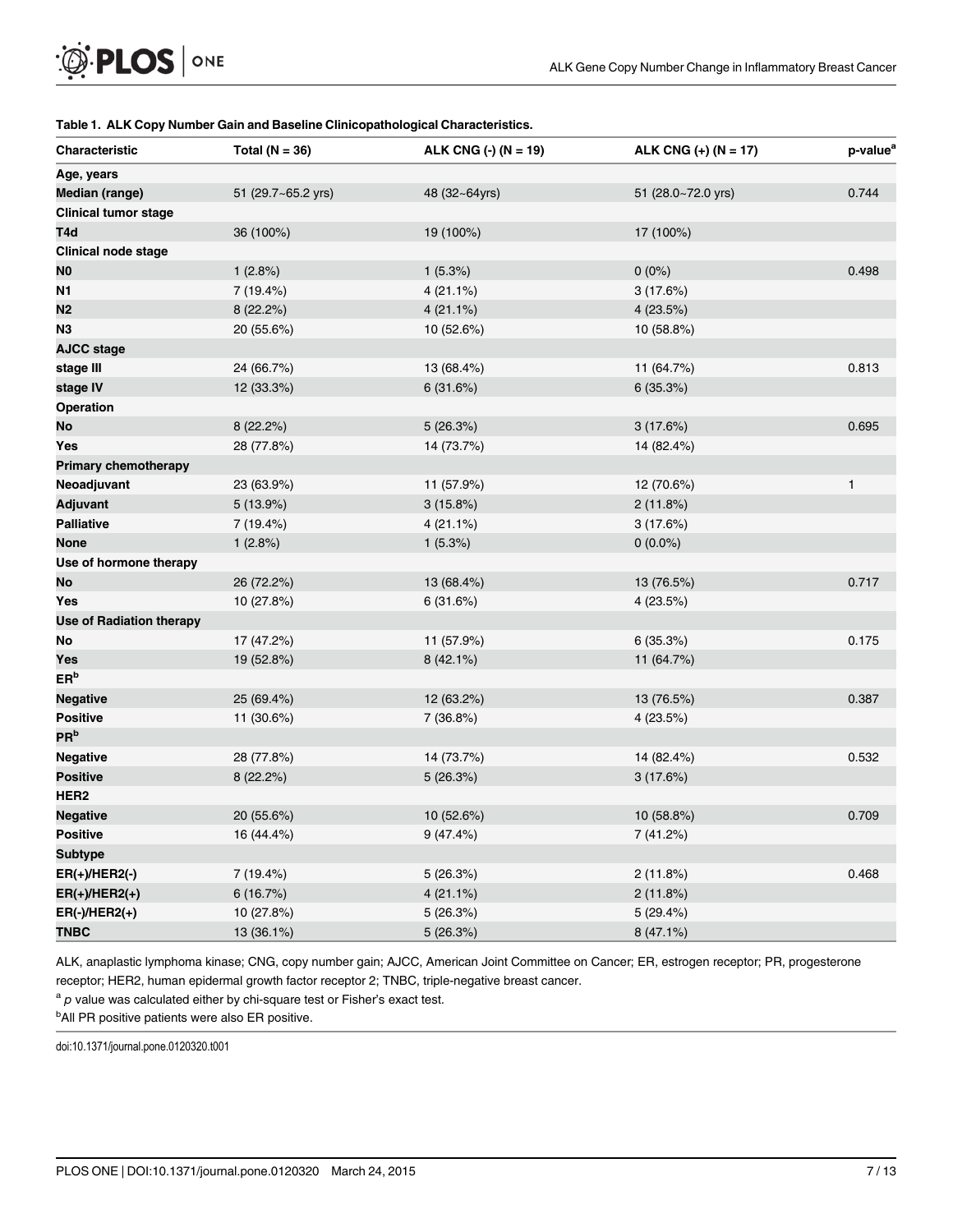| Number | Age  | <b>AJCC Stage</b> | $ALK^a \leq 2F$ | ALK <sup>a</sup> 3~4F | $ALK^a \geq 5F$ | <b>CNG</b>    | <b>ALK IHC Score</b> <sup>b</sup> | Subtype         | <b>Survival</b> |
|--------|------|-------------------|-----------------|-----------------------|-----------------|---------------|-----------------------------------|-----------------|-----------------|
| 1      | F/45 | Ш                 | 100%            | 0%                    | 0%              | Negative      | 0%                                | <b>TNBC</b>     | alive           |
| 2      | F/41 | III               | 100%            | 0%                    | 0%              | Negative      | 40%                               | <b>TNBC</b>     | death           |
| 3      | F/64 | III               | 100%            | 0%                    | 0%              | Negative      | 80%                               | $ER(-)/HER2(+)$ | death           |
| 4      | F/64 | IV                | 98%             | 2%                    | 0%              | Negative      | 10%                               | $ER(+)/HER2(-)$ | alive           |
| 5      | F/72 | III               | 97%             | 3%                    | 0%              | Negative      | 0%                                | $ER(-)/HER2(+)$ | alive           |
| 6      | F/37 | IV                | 97%             | 3%                    | 0%              | Negative      | 10%                               | $ER(-)/HER2(+)$ | alive           |
| 7      | F/52 | Ш                 | 95%             | 5%                    | 0%              | Negative      | 50%                               | $ER(+)/HER2(+)$ | death           |
| 8      | F/53 | III               | 94%             | 5%                    | 1%              | Negative      | 10%                               | <b>TNBC</b>     | death           |
| 9      | F/44 | IV                | 94%             | 6%                    | 0%              | Negative      | 10%                               | <b>TNBC</b>     | death           |
| 10     | F/45 | III               | 91%             | 9%                    | 0%              | Negative      | 0%                                | $ER(+)/HER2(+)$ | alive           |
| 11     | F/47 | III               | 85%             | 14%                   | $1\%$           | Negative      | 0%                                | $ER(-)/HER2(+)$ | alive           |
| 12     | F/45 | III               | 83%             | 17%                   | 0%              | Negative      | 10%                               | <b>TNBC</b>     | alive           |
| 13     | F/63 | IV                | 83%             | 17%                   | 0%              | Negative      | 30%                               | $ER(+)/HER2(-)$ | death           |
| 14     | F/59 | III               | 75%             | 25%                   | 0%              | Negative      | 0%                                | $ER(+)/HER2(-)$ | alive           |
| 15     | F/63 | III               | 70%             | 30%                   | 0%              | Positive      | 20%                               | <b>TNBC</b>     | death           |
| 16     | F/51 | IV                | 69%             | 31%                   | 0%              | Positive      | 0%                                | $ER(-)/HER2(+)$ | alive           |
| 17     | F/64 | IV                | 64%             | 28%                   | 8%              | Positive      | 0%                                | <b>TNBC</b>     | death           |
| 18     | F/52 | Ш                 | 60%             | 40%                   | 0%              | Positive      | 60%                               | $ER(-)/HER2(+)$ | death           |
| 19     | F/63 | III               | 57%             | 41%                   | 2%              | Positive      | 0%                                | $ER(+)/HER2(+)$ | alive           |
| 20     | F/51 | IV                | 53%             | 47%                   | 0%              | Positive      | 0%                                | <b>TNBC</b>     | death           |
| 21     | F/34 | III               | 53%             | 47%                   | 0%              | Positive      | 10%                               | <b>TNBC</b>     | death           |
| 22     | F/55 | III               | 45%             | 55%                   | 0%              | Positive      | 0%                                | $ER(+)/HER2(+)$ | death           |
| 23     | F/56 | IV                | 44%             | 49%                   | 7%              | Positive      | 0%                                | $ER(-)/HER2(+)$ | death           |
| 24     | F/59 | III               | 38%             | 18%                   | 44%             | Amplification | 10%                               | $ER(+)/HER2(-)$ | death           |
| 25     | F/28 | III               | 33%             | 57%                   | 10%             | Positive      | 80%                               | <b>TNBC</b>     | death           |
| 26     | F/43 | III               | 23%             | 50%                   | 27%             | Positive      | 80%                               | <b>TNBC</b>     | death           |
| 27     | F/54 | IV                | 11%             | 70%                   | 19%             | Positive      | 0%                                | <b>TNBC</b>     | death           |

[Table 2.](#page-5-0) Comparison of ALK Immunohistochemical staining and fluorescence in situ hybridization analysis results. ( $n = 27$ ).

AJCC, American Joint Committee on Cancer; ALK, anaplastic lymphoma kinase; CNG, copy number gain; IHC, immunohistochemical staining; ER, estrogen receptor; PR, progesterone receptor; HER2, human epidermal growth factor receptor 2; TNBC, triple-negative breast cancer. <sup>a</sup>ALK gene copy number status according to the frequency of tumor cells with specific numbers of copies in fluorescence in situ hybridization. <sup>b</sup>ALK IHC score according to the proportion of stained cells to total analyzed cells

doi:10.1371/journal.pone.0120320.t002

<span id="page-7-0"></span>PLOS ONE

such as NSCLC, anaplastic large cell lymphoma, and inflammatory myofibroblastic tumor, whereas ALK mutation and copy number gain were observed in a wide range of cancers.

We evaluated the prevalence of ALK gene expression and copy number change, as well as their relationships to clinical characteristics and prognosis in IBC patients. We found frequent copy number gains of the ALK gene (47.2%) in FISH analysis, and there was also a presence of ALK protein expressions (55.5%) in IBC tumors, found in IHC analysis. However, ALK CNG was not correlated with ALK protein expression level in this study. ALK CNG positivity was independently associated with significantly poorer RFS in survival analysis. Based on our finding, we suggest that ALK CNG may play a role in IBC pathogenesis and contribute to poor prognosis of IBC patients. Since many IBC patients receive standard chemotherapy that is similar to non-IBC patients without specific molecular targets, the validation of the relationship between ALK CNG and susceptibility to ALK inhibitor calls for further investigation.

Previous studies did not observe ALK rearrangement in breast cancer patients [\[23,24\]](#page-12-0). However, Perez-Pinera et al. demonstrated the expression of ALK in different histological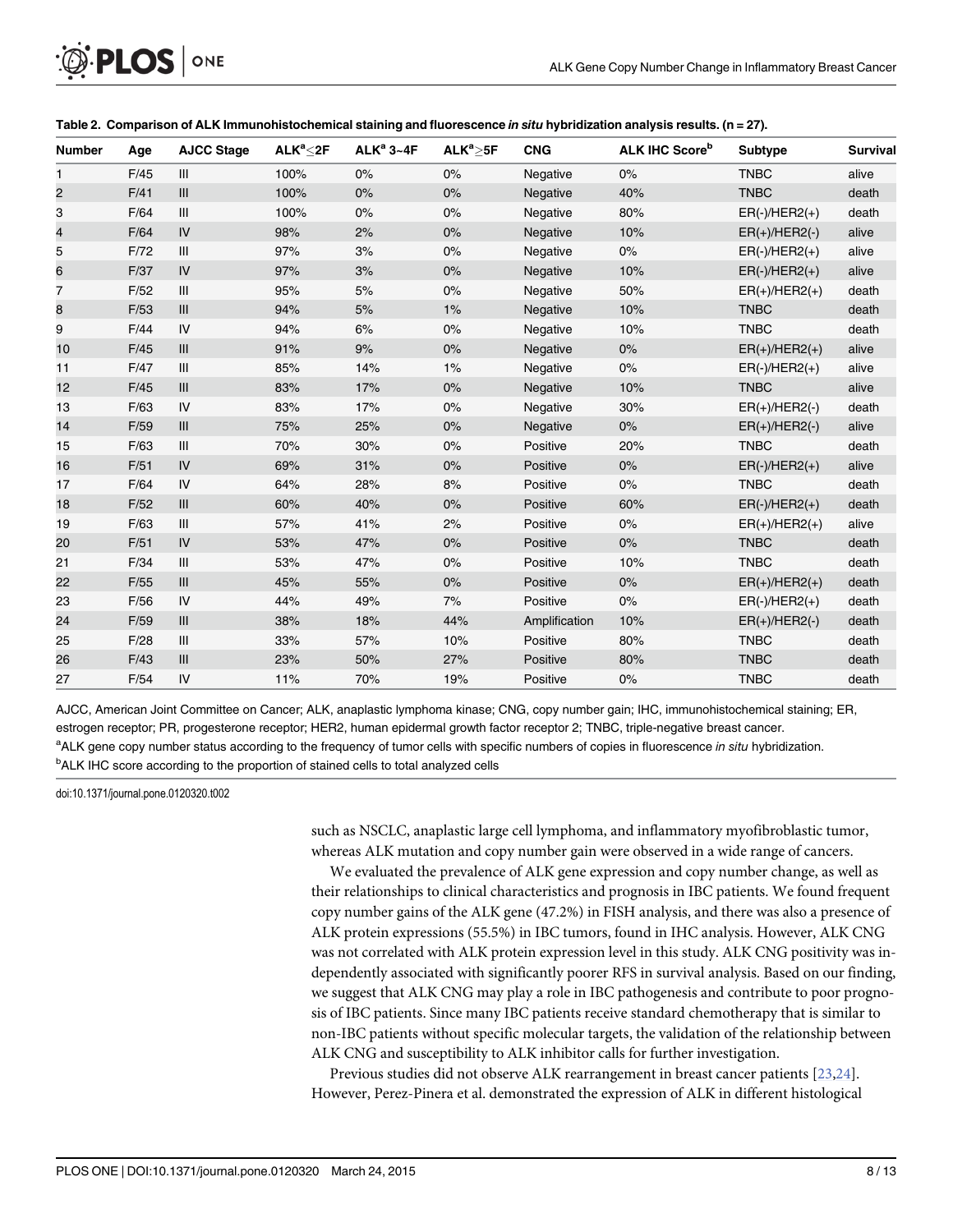<span id="page-8-0"></span>

[Fig 3. C](#page-5-0)omparison of overall survival and recurrence free survival after mastectomy in ALK CNG (-) patients and ALK CNG (+) patients. (A) overall survival and (B) recurrence free survival. ALK, anaplastic lymphoma kinase; CNG, copy number gain.

doi:10.1371/journal.pone.0120320.g003

subtypes of human breast cancer [\[25\]](#page-12-0), and TCGA (The Cancer Genome Atlas Network) genomic analysis showed ALK gene copy number gains in 43 out of 476 breast cancer patients [[26](#page-12-0)]. Importantly, recent studies have reported frequent ALK CNGs in IBC tumors, with a frequency of 64%–80%, and a preclinical study also found ALK CNG in IBC cell lines and induction of apoptosis and cell death by crizotinib treatment [[16](#page-11-0),[18](#page-11-0)]. Although such studies only tested limited sample size without direct comparison between IBC tumors and non-IBC tumors  $[16, 18]$  $[16, 18]$  $[16, 18]$  $[16, 18]$  $[16, 18]$ ,

#### [Table 3.](#page-5-0) Analyses of Prognostic Factors for Overall Survival and Recurrence-free Survival. (Cox-Proportional Harzard Model).

|                             | Overall Survival (n = 36) |                       | Recurrence-Free Survival (n = 22) |           |  |
|-----------------------------|---------------------------|-----------------------|-----------------------------------|-----------|--|
| <b>Factors</b>              | Hazard ratio (95% CI)     | P- value <sup>a</sup> | Hazard ratio (95% CI)             | P- value* |  |
| ALK CNG $(+)$ vs. CNG $(-)$ | $2.63(0.86 - 8.11)$       | 0.076                 | 5.63 (1.11–28.44)                 | 0.037     |  |
| ER positive vs. negative    | $0.67(0.21 - 2.16)$       | 0.504                 | $0.78(0.23 - 2.65)$               | 0.694     |  |
| HER2 positive vs. negative  | $0.63(0.21 - 1.89)$       | 0.404                 | $0.77(0.23 - 2.51)$               | 0.660     |  |
| AJCC stage IV vs. III       | $2.74(0.86 - 8.73)$       | 0.671                 |                                   |           |  |

ALK, anaplastic lymphoma kinase; CNG, copy number gain; AJCC, American Joint Committee on Cancer; ER, estrogen receptor; HER2, human epidermal growth factor receptor 2.

 $a$   $p$  values were calculated using the Cox-proportional hazard model.

doi:10.1371/journal.pone.0120320.t003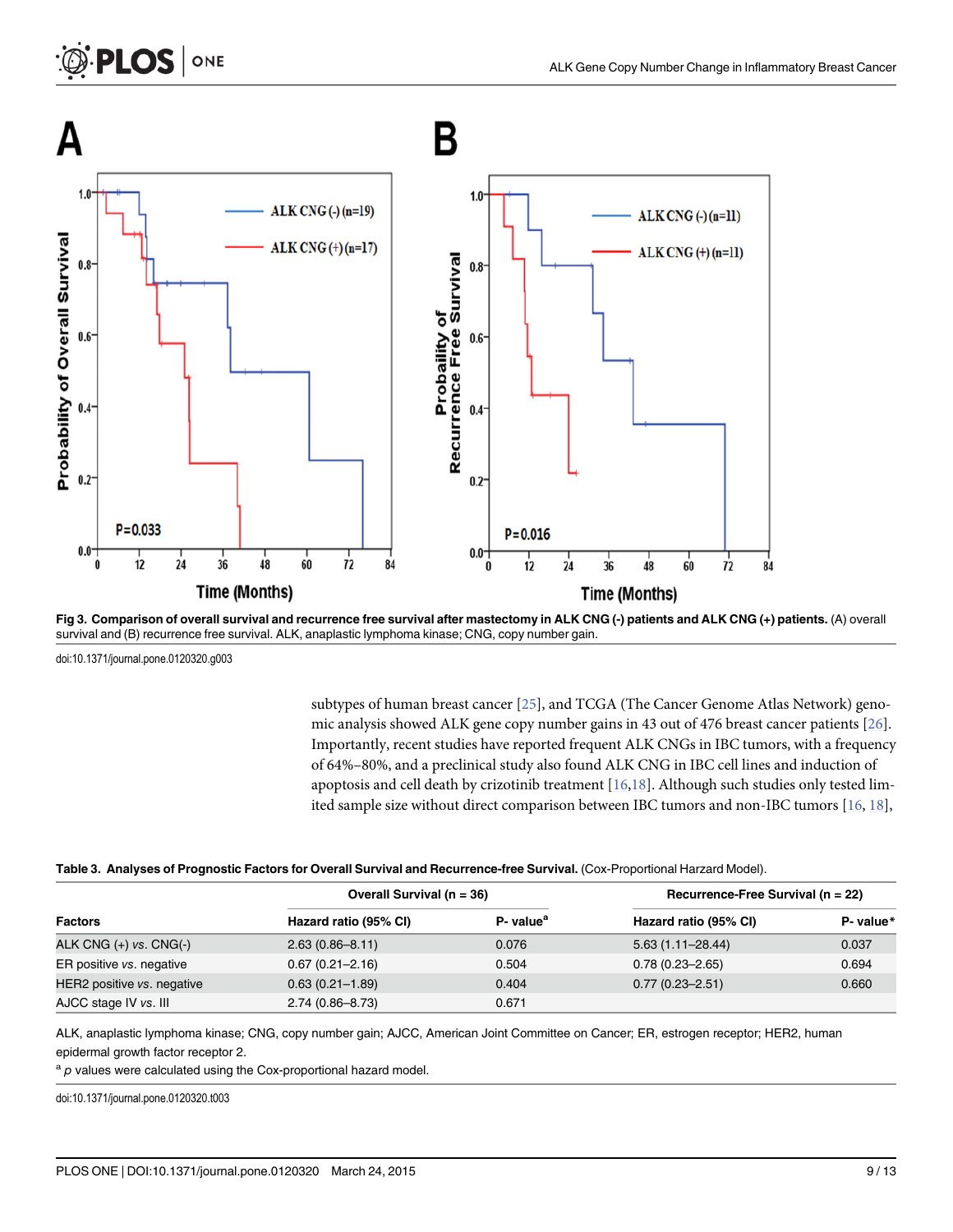<span id="page-9-0"></span>ALK has been suggested as a potential druggable target in IBC patients, and its clinical implication and prognostic significance needs to be elucidated.

Interestingly, recent studies also reported discordance between ALK CNG (or amplification) on FISH and ALK protein expression on IHC in various tumor tissues [\[12,18,](#page-11-0)[27](#page-12-0)–[29](#page-12-0)], and ALK IHC results were similarly not correlated with ALK CNG in the present study. Although we did not study the mechanism further, epigenetic regulations and post-transcriptional silencing may be possible explanations for discordance between ALK CNG and ALK IHC. In addition, we cannot rule out the possibility that the ALK antibody that we used in the current study was not sensitive enough to detect ALK protein level change accompanied by ALK CNG. Although ALK copy number status is not well correlated with ALK IHC, ALK CNG has been associated with poor prognosis in several malignancies [\[12,14,](#page-11-0)[30](#page-12-0)]. Robertson et al. also showed activation of ALK and its downstream signaling pathways in ALK-amplified IBC cells, as well as in vivo functional relevance of ALK amplification in an IBC xenograft model [[16](#page-11-0)]. Further functional studies are required that investigate the molecular mechanisms of ALK CNG upon cancer pathogenesis and the relationship between ALK CNG and ALK protein expression level.

In this study, we used the FDA-approved FISH probe to evaluate ALK gene status in tumors. In previous studies, the cutoffs of ALK gene copy number gain in FISH have been defined differently in various malignancies  $[11-14,16,19]$  $[11-14,16,19]$  $[11-14,16,19]$  $[11-14,16,19]$  $[11-14,16,19]$ . Considering that low-level CNG may simply reflect DNA duplication of dividing tumor cells, we predefined the cutoff of tumor cell percentage for trisomy as  $\geq$ 30%, and polysomy was defined as  $\geq$ 4 fusion signals in  $\geq$ 10% to avoid overestimation of CNG. However, the criteria for ALK CNG determination need to be refined by further studies.

In this study, the proportion of TNBC was higher in ALK CNG (+) patients (47.1%) than in ALK CNG (-) (26.3%). Although statistical significance was not reached probably due to the small sample size, this result suggests that ALK CNG is common in TNBC among four subtypes of breast cancer. Lehmann et al. have also presented enriched genetic aberrations in ALK pathways in mesenchymal-type TNBCs [\[31\]](#page-12-0). As TNBCs have the worst prognosis and do not yet have known molecular targets, ALK could provide a potential druggable target especially for triple-negative IBC.

There are limited numbers of studies on ALK CNG and survival outcome, and not much has been studied on the relationship between ALK CNG and tumor behavior as yet. However, ALK CNG has been related to a higher rate of metastatic disease and poor survival in rhabdomyosarcoma and colorectal carcinomas  $[12,14]$ . Additionally, Kim et al. reported higher ALK CNG and protein expression in metastatic lesions compared to primary tumors in NSCLC patients [[32](#page-12-0)]. Our study demonstrated significantly worse RFS for ALK CNG (+) IBC patients than for ALK CNG (-) patients, and we suggest that ALK CNG may play a role in IBC progression and metastasis based on these findings. However, OS was not significantly different according to ALK CNG status with our limited sample size and follow up duration, although there was a tendency of worse OS in ALK CNG (+) patients in multivariate analysis. It is imperative to study the prognostic significance of ALK CNG further in other populations with a larger sample size and longer follow up period.

Although it seems evident that copy number changes of the ALK gene are prevalent in IBC, the association between high copy number status of ALK and favorable response to ALK inhibitors remains undetermined. Several reports have shown effective growth inhibition by crizotinib in neuroblastoma, NSCLC, and IBC cell lines harboring ALK copy number gain or amplification in preclinical studies [\[16,](#page-11-0)[33,34](#page-12-0)]. These findings support the possible therapeutic potency of ALK inhibitors in the treatment of tumors containing ALK gene copy number gain. Selective ALK inhibitors are currently under clinical trial in patients with advanced human solid tumors containing ALK gene alterations. The clinical efficacy of these inhibitors in ALK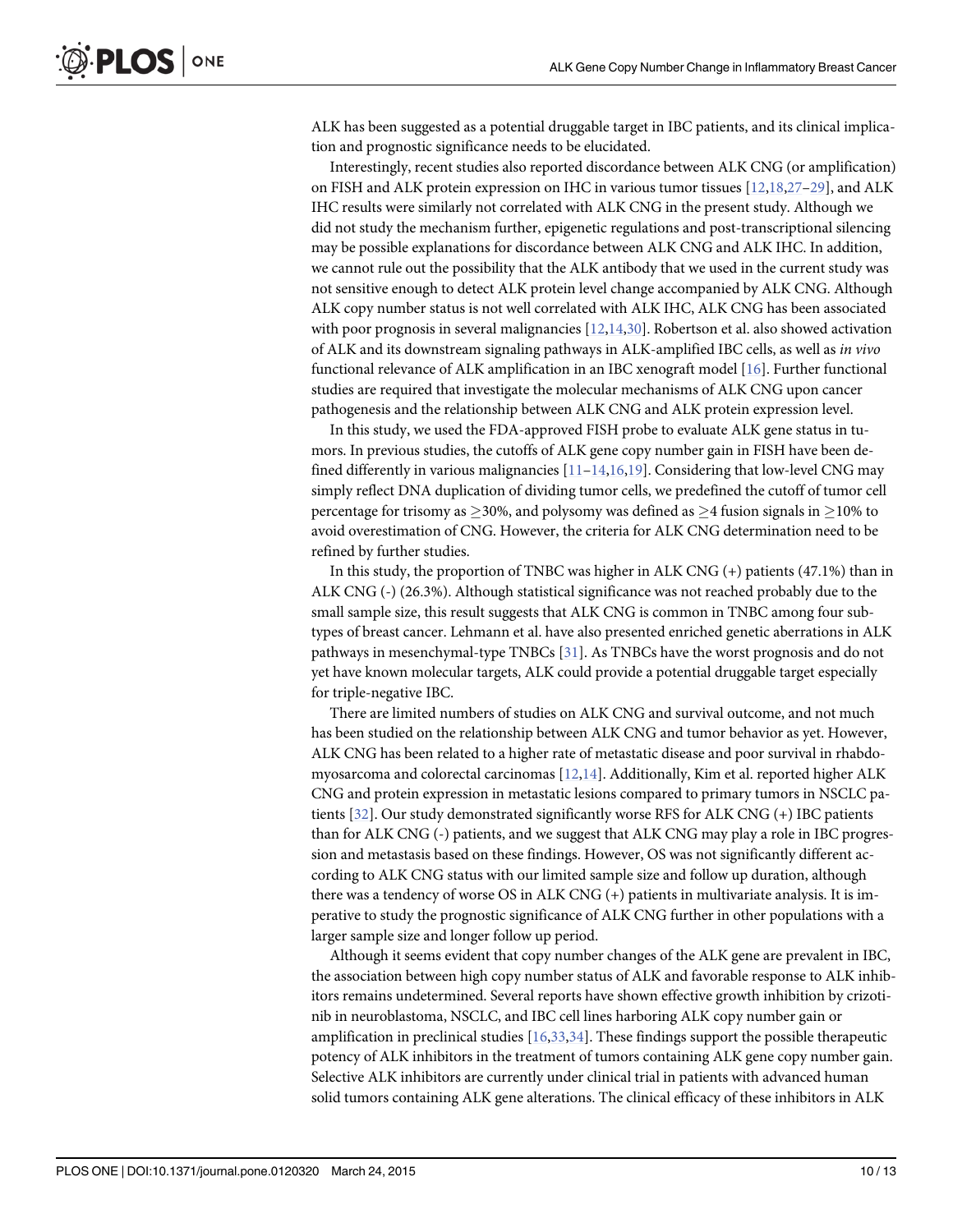<span id="page-10-0"></span>high copied or amplified IBC patients is yet to be known. Results from early phase clinical trials will help future studies to focus on the oncogenic role of ALK in IBC pathogenesis and the potential effect of ALK inhibitors in IBCs.

There are several caveats to this study. First, we evaluated only Korean IBC patients. Second, the follow up duration of this study was relatively short, and may have limited sufficient comparison of OS between ALK CNG (+) and ALK CNG (-) groups. Third, all data and specimens were achieved retrospectively, and we used only a single technique to measure ALK CNG. Finally, the FISH results were interpreted in a single laboratory, although three independent evaluators participated. Therefore, a larger study in an independent population of a different ethnic background with comprehensive analysis of ALK copy number status is warranted. However, we believe that this is the first study to observe the clinical significance of ALK gene alterations in IBC.

In summary, this study showed significantly frequent ALK CNG in IBC patients, and ALK CNG was associated with poorer RFS in curatively resected patients. Our finding suggests that ALK CNG may have prognostic significance in IBC patients, and it is necessary to explore its susceptibility to ALK inhibitors.

#### Supporting Information

[S1 Fig.](http://www.plosone.org/article/fetchSingleRepresentation.action?uri=info:doi/10.1371/journal.pone.0120320.s001) Subgroup analysis comparing overall survival according to ALK copy number status. (A) in stage III subgroup ( $n = 24$ ), and (B) in stage IV subgroup ( $n = 12$ ). (TIF)

[S1 Table](http://www.plosone.org/article/fetchSingleRepresentation.action?uri=info:doi/10.1371/journal.pone.0120320.s002). Patient list including chemotherapy agents received. (DOCX)

[S2 Table](http://www.plosone.org/article/fetchSingleRepresentation.action?uri=info:doi/10.1371/journal.pone.0120320.s003). Comparison of used chemotherapy agents according to ALK Copy Number Gain. (DOCX)

#### Acknowledgments

We acknowledge Wooyoung Jung, Yoonjung Kwon, and Yoonmi Seok in Samkwang Medical Laboratory for performing and interpreting ALK FISH analysis of this study.

#### Author Contributions

Conceived and designed the experiments: MHK SL JHK JS. Performed the experiments: MHK SL JSK. Analyzed the data: MHK SL JSK JS. Contributed reagents/materials/analysis tools: KHJ IHP JJ SIK SP HSP BWP JHK JS. Wrote the paper: MHK SL JS.

#### **References**

- [1.](#page-1-0) Robertson FM, Bondy M, Yang W, Yamauchi H, Wiggins S, Kamrudin S, et al. Inflammatory breast can-cer: the disease, the biology, the treatment. CA Cancer J Clin. 2010; 60: 351-375. doi: [10.3322/caac.](http://dx.doi.org/10.3322/caac.20082) [20082](http://dx.doi.org/10.3322/caac.20082) PMID: [20959401](http://www.ncbi.nlm.nih.gov/pubmed/20959401)
- [2.](#page-1-0) Dawood S, Ueno NT, Valero V, Woodward WA, Buchholz TA, Hortobagyi GN, et al. Differences in survival among women with stage III inflammatory and noninflammatory locally advanced breast cancer appear early: a large population-based study. Cancer. 2011; 117: 1819-1826. doi: [10.1002/cncr.25682](http://dx.doi.org/10.1002/cncr.25682) PMID: [21509759](http://www.ncbi.nlm.nih.gov/pubmed/21509759)
- [3.](#page-1-0) Gonzalez-Angulo AM, Hennessy BT, Broglio K, Meric-Bernstam F, Cristofanilli M, Giordano SH, et al. Trends for inflammatory breast cancer: is survival improving? Oncologist. 2007; 12: 904–912. PMID: [17766649](http://www.ncbi.nlm.nih.gov/pubmed/17766649)
- [4.](#page-1-0) Sezgin C, Gokmen E, Kapkac M, Zekioglu O, Esassolak M, Karabulut B, et al. p53 protein accumulation and presence of visceral metastasis are independent prognostic factors for survival in patients with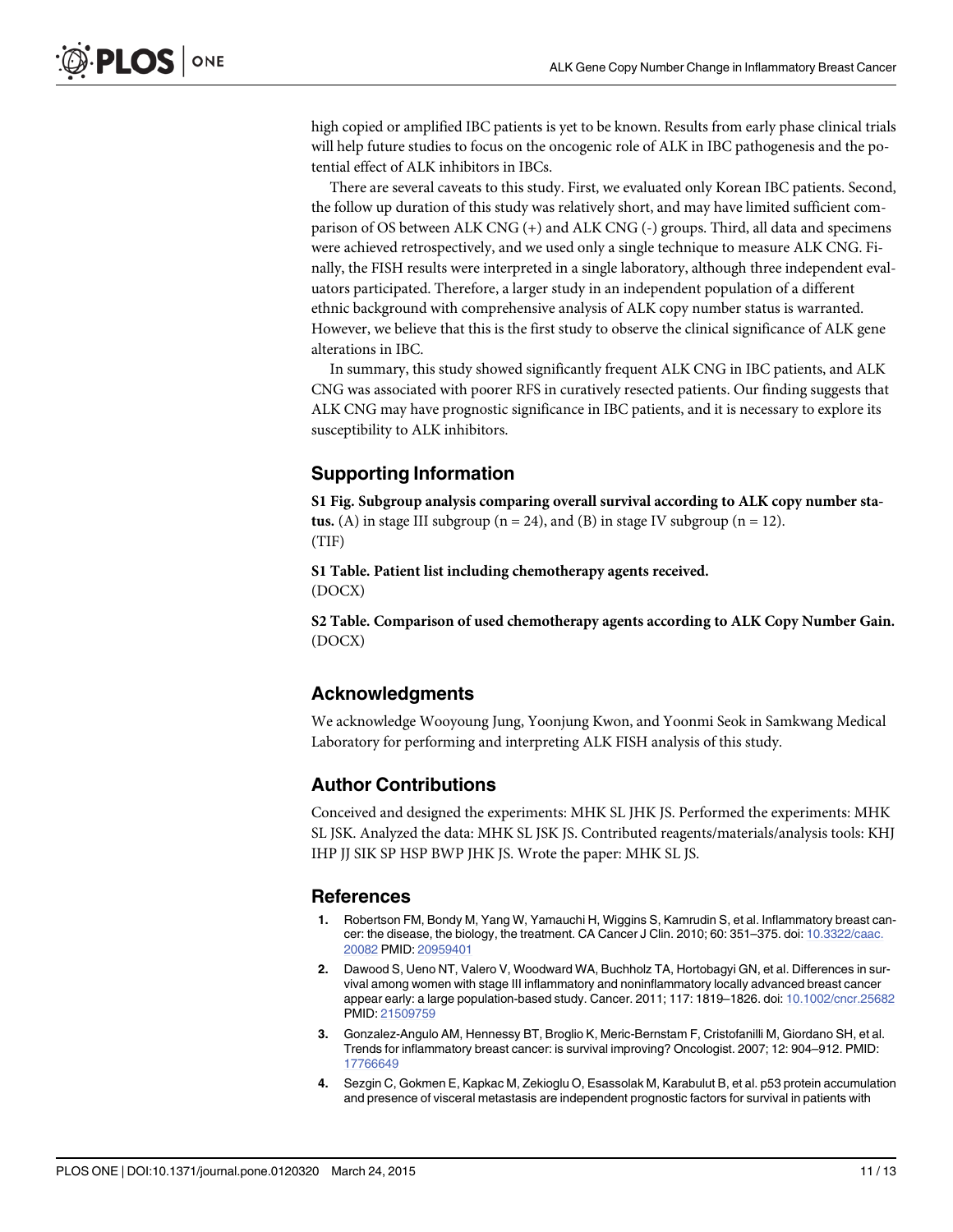metastatic inflammatory breast carcinoma. Med Princ Pract. 2011; 20: 159-164. doi: [10.1159/](http://dx.doi.org/10.1159/000319916) [000319916](http://dx.doi.org/10.1159/000319916) PMID: [21252573](http://www.ncbi.nlm.nih.gov/pubmed/21252573)

- <span id="page-11-0"></span>5. van Golen KL, Davies S, Wu ZF, Wang Y, Bucana CD, Root H, et al. A novel putative low-affinity insulin-like growth factor-binding protein, LIBC (lost in inflammatory breast cancer), and RhoC GTPase correlate with the inflammatory breast cancer phenotype. Clin Cancer Res. 1999; 5: 2511–2519. PMID: [10499627](http://www.ncbi.nlm.nih.gov/pubmed/10499627)
- 6. van Golen KL, Wu ZF, Qiao XT, Bao LW, Merajver SD. RhoC GTPase, a novel transforming oncogene for human mammary epithelial cells that partially recapitulates the inflammatory breast cancer phenotype. Cancer Res. 2000; 60: 5832–5838. PMID: [11059780](http://www.ncbi.nlm.nih.gov/pubmed/11059780)
- [7.](#page-1-0) Gonzalez-Angulo AM, Sneige N, Buzdar AU, Valero V, Kau SW, Broglio K, et al. p53 expression as a prognostic marker in inflammatory breast cancer. Clin Cancer Res. 2004; 10: 6215–6221. PMID: [15448010](http://www.ncbi.nlm.nih.gov/pubmed/15448010)
- [8.](#page-1-0) Yamauchi H, Cristofanilli M, Nakamura S, Hortobagyi GN, Ueno NT. Molecular targets for treatment of inflammatory breast cancer. Nat Rev Clin Oncol. 2009; 6: 387-394. doi: [10.1038/nrclinonc.2009.73](http://dx.doi.org/10.1038/nrclinonc.2009.73) PMID: [19468291](http://www.ncbi.nlm.nih.gov/pubmed/19468291)
- [9.](#page-1-0) Soda M, Choi YL, Enomoto M, Takada S, Yamashita Y, Ishikawa S, et al. Identification of the transforming EML4-ALK fusion gene in non-small-cell lung cancer. Nature. 2007; 448: 561–566. PMID: [17625570](http://www.ncbi.nlm.nih.gov/pubmed/17625570)
- [10.](#page-1-0) Kwak EL, Bang YJ, Camidge DR, Shaw AT, Solomon B, Maki RG, et al. Anaplastic lymphoma kinase inhibition in non-small-cell lung cancer. N Engl J Med. 2010; 363: 1693–1703. doi: [10.1056/](http://dx.doi.org/10.1056/NEJMoa1006448) [NEJMoa1006448](http://dx.doi.org/10.1056/NEJMoa1006448) PMID: [20979469](http://www.ncbi.nlm.nih.gov/pubmed/20979469)
- [11.](#page-1-0) Salido M, Pijuan L, Martinez-Aviles L, Galvan AB, Canadas I, Rovira A, et al. Increased ALK gene copy number and amplification are frequent in non-small cell lung cancer. J Thorac Oncol. 2011; 6: 21–27. doi: [10.1097/JTO.0b013e3181fb7cd6](http://dx.doi.org/10.1097/JTO.0b013e3181fb7cd6) PMID: [21107285](http://www.ncbi.nlm.nih.gov/pubmed/21107285)
- [12.](#page-1-0) Bavi P, Jehan Z, Bu R, Prabhakaran S, Al-Sanea N, Al-Dayel F, et al. ALK gene amplification is associated with poor prognosis in colorectal carcinoma. Br J Cancer. 2013. doi: [10.1038/bjc.2013.641](http://dx.doi.org/10.1038/bjc.2013.641)
- [13.](#page-1-0) Sukov WR, Hodge JC, Lohse CM, Akre MK, Leibovich BC, Thompson RH, et al. ALK alterations in adult renal cell carcinoma: frequency, clinicopathologic features and outcome in a large series of consecutively treated patients. Mod Pathol. 2012; 25: 1516–1525. doi: [10.1038/modpathol.2012.107](http://dx.doi.org/10.1038/modpathol.2012.107) PMID: [22743654](http://www.ncbi.nlm.nih.gov/pubmed/22743654)
- [14.](#page-1-0) van Gaal JC, Flucke UE, Roeffen MH, de Bont ES, Sleijfer S, Mavinkurve-Groothuis AM, et al. Anaplastic lymphoma kinase aberrations in rhabdomyosarcoma: clinical and prognostic implications. J Clin Oncol. 2012; 30: 308–315. doi: [10.1200/JCO.2011.37.8588](http://dx.doi.org/10.1200/JCO.2011.37.8588) PMID: [22184391](http://www.ncbi.nlm.nih.gov/pubmed/22184391)
- [15.](#page-1-0) Matthay KK, George RE, Yu AL. Promising therapeutic targets in neuroblastoma. Clin Cancer Res. 2012; 18: 2740–2753. doi: [10.1158/1078-0432.CCR-11-1939](http://dx.doi.org/10.1158/1078-0432.CCR-11-1939) PMID: [22589483](http://www.ncbi.nlm.nih.gov/pubmed/22589483)
- [16.](#page-1-0) Robertson FM, Petricoin EF III, Van Laere SJ, Bertucci F, Chu K, Fernandez SV, et al. Presence of anaplastic lymphoma kinase in inflammatory breast cancer. SpringerPlus. 2013; 2: 1–12. doi: [10.1186/](http://dx.doi.org/10.1186/2193-1801-2-1) [2193-1801-2-1](http://dx.doi.org/10.1186/2193-1801-2-1) PMID: [23419944](http://www.ncbi.nlm.nih.gov/pubmed/23419944)
- 17. Robertson FM, Petricoin EF III, Chu K, Mu Z, Boley K, Jin J, et al. Gene amplification of Anaplastic Lymphoma Kinase in Inflammatory Breast Cancer Proceedings of the 2011 AACR-NCI-EORTC International Conference on Molecular Targets and Cancer Therapeutics. 2011;Nov 12–16.
- [18.](#page-1-0) Krishnamurthy S, Woodward W, Yang W, Reuben JM, Tepperberg J, Ogura D, et al. Status of the anaplastic lymphoma kinase (ALK) gene in inflammatory breast carcinoma. Springerplus. 2013; 2: 409. doi: [10.1186/2193-1801-2-409](http://dx.doi.org/10.1186/2193-1801-2-409) PMID: [24156086](http://www.ncbi.nlm.nih.gov/pubmed/24156086)
- [19.](#page-2-0) Subramaniam MM, Piqueras M, Navarro S, Noguera R. Aberrant copy numbers of ALK gene is a frequent genetic alteration in neuroblastomas. Hum Pathol. 2009; 40: 1638–1642. doi: [10.1016/j.](http://dx.doi.org/10.1016/j.humpath.2009.05.002) [humpath.2009.05.002](http://dx.doi.org/10.1016/j.humpath.2009.05.002) PMID: [19656550](http://www.ncbi.nlm.nih.gov/pubmed/19656550)
- [20.](#page-3-0) Wolff AC, Hammond ME, Schwartz JN, Hagerty KL, Allred DC, Cote RJ, et al. American Society of Clinical Oncology/College of American Pathologists guideline recommendations for human epidermal growth factor receptor 2 testing in breast cancer. J Clin Oncol. 2007; 25: 118–145. PMID: [17159189](http://www.ncbi.nlm.nih.gov/pubmed/17159189)
- [21.](#page-3-0) Hammond ME, Hayes DF, Dowsett M, Allred DC, Hagerty KL, Badve S, et al. American Society of Clinical Oncology/College of American Pathologists guideline recommendations for immunohistochemical testing of estrogen and progesterone receptors in breast cancer. Arch Pathol Lab Med. 2010; 134: 907–922. doi: [10.1043/1543-2165-134.6.907](http://dx.doi.org/10.1043/1543-2165-134.6.907) PMID: [20524868](http://www.ncbi.nlm.nih.gov/pubmed/20524868)
- [22.](#page-5-0) Shaw AT, Kim DW, Nakagawa K, Seto T, Crino L, Ahn MJ, et al. Crizotinib versus chemotherapy in advanced ALK-positive lung cancer. N Engl J Med. 2013; 368: 2385–2394. doi: [10.1056/](http://dx.doi.org/10.1056/NEJMoa1214886) [NEJMoa1214886](http://dx.doi.org/10.1056/NEJMoa1214886) PMID: [23724913](http://www.ncbi.nlm.nih.gov/pubmed/23724913)